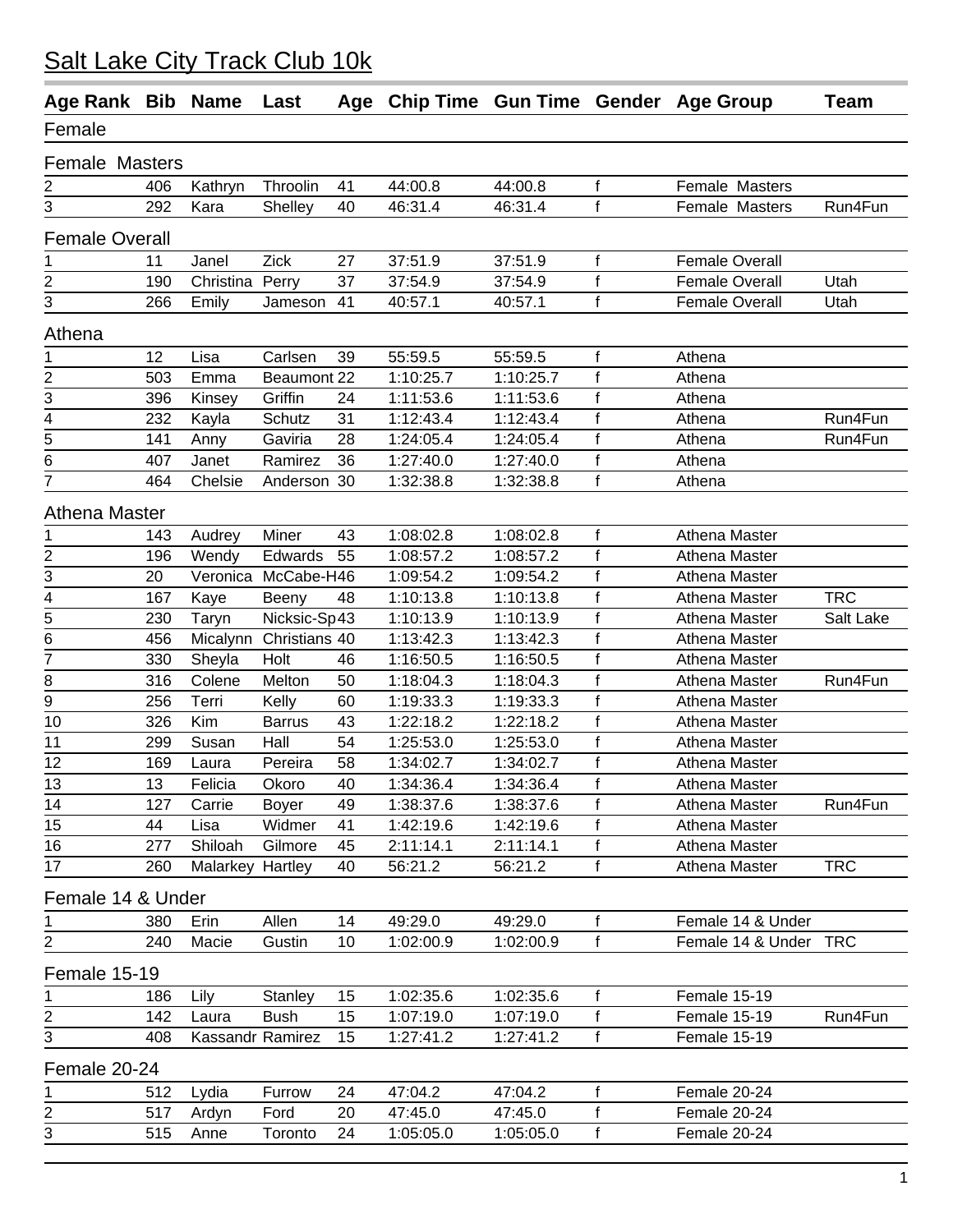| Age Rank Bib   |     | <b>Name</b>    | Last                  |    |           |           |              | Age Chip Time Gun Time Gender Age Group | <b>Team</b> |
|----------------|-----|----------------|-----------------------|----|-----------|-----------|--------------|-----------------------------------------|-------------|
| 4              | 416 | Caroline       | Jacketta              | 20 | 1:08:06.7 | 1:08:06.7 | f            | Female 20-24                            | Paloma's    |
| 5              | 344 | Dana           | Tran                  | 21 | 1:13:15.6 | 1:13:15.6 | f            | Female 20-24                            |             |
| Female 25-29   |     |                |                       |    |           |           |              |                                         |             |
| 1              | 228 | Kelsey         | OCallagha29           |    | 43:14.8   | 43:14.8   | $\mathbf f$  | Female 25-29                            |             |
| $\overline{2}$ | 401 | Alaina         | Smith                 | 28 | 44:04.6   | 44:04.6   | $\mathsf{f}$ | Female 25-29                            |             |
| 3              | 334 | Lindsey        | Bauman                | 29 | 46:05.9   | 46:05.9   | $\mathsf f$  | Female 25-29                            |             |
| 4              | 69  | Karina         | Voggel                | 29 | 47:21.3   | 47:21.3   | $\mathbf{f}$ | Female 25-29                            | Salt Lake   |
| 5              | 511 | Nina           | Keehan                | 27 | 50:09.8   | 50:09.8   | $\mathsf f$  | Female 25-29                            |             |
| 6              | 45  | Lauren         | Sheehan               | 28 | 53:46.2   | 53:46.2   | $\mathsf f$  | Female 25-29                            | Salt Lake   |
| $\overline{7}$ | 417 | <b>Breanna</b> | <b>Brannan</b>        | 26 | 57:43.9   | 57:43.9   | f            | Female 25-29                            |             |
| 8              | 502 | <b>Brynn</b>   | Slack                 | 28 | 1:21:00.1 | 1:21:00.1 | f            | Female 25-29                            |             |
| 9              | 414 | Danielle       | Jacketta              | 28 | 1:32:37.1 | 1:32:37.1 | f            | Female 25-29                            | Paloma's    |
| 10             | 413 | <b>Bailey</b>  | Workman 27            |    | 1:32:38.5 | 1:32:38.5 | $\mathsf f$  | Female 25-29                            |             |
| 11             | 325 | Karlie         | Christense26          |    | 1:36:41.3 | 1:36:41.3 | $\mathsf f$  | Female 25-29                            |             |
| 12             | 521 | Shanna         | <b>Brown</b>          | 26 | 1:40:55.4 | 1:40:55.4 | f            | Female 25-29                            |             |
| 13             | 526 | Dyanna         | Manning               | 29 | 1:40:59.9 | 1:40:59.9 | f            | Female 25-29                            |             |
| Female 30-34   |     |                |                       |    |           |           |              |                                         |             |
| 1              | 5   | Allison        | Thompson33            |    | 41:48.2   | 41:48.2   | $\mathsf{f}$ | Female 30-34                            |             |
| 2              | 178 | Corrine        | Johnson               | 32 | 42:07.8   | 42:07.8   | f            | Female 30-34                            |             |
| 3              | 285 | Jenny          | Falk                  | 30 | 47:27.0   | 47:27.0   | $\mathsf f$  | Female 30-34                            |             |
| 4              | 420 | Angelica       | Andrade               | 34 | 49:10.8   | 49:10.8   | $\mathsf{f}$ | Female 30-34                            |             |
| $\overline{5}$ | 262 | Heidi          | <b>Bagley</b>         | 31 | 50:15.0   | 50:15.0   | $\mathsf f$  | Female 30-34                            |             |
| $\overline{6}$ | 61  | Jennifer       | Hill                  | 31 | 50:48.0   | 50:48.0   | f            | Female 30-34                            |             |
| $\overline{7}$ | 80  | Meryl          | Call                  | 31 | 52:01.2   | 52:01.2   | $\mathsf f$  | Female 30-34                            | Salt Lake   |
| 8              | 321 | Ferrin         | Nash                  | 34 | 54:15.9   | 54:15.9   | $\mathsf f$  | Female 30-34                            |             |
| $\overline{9}$ | 509 | Maryann        | Wang                  | 31 | 55:17.3   | 55:17.3   | $\mathsf f$  | Female 30-34                            |             |
| 10             | 410 | Callie         | Stillman              | 33 | 55:59.3   | 55:59.3   | $\mathsf f$  | Female 30-34                            |             |
| 11             | 376 | Missy          | <b>Bird</b>           | 32 | 56:33.9   | 56:33.9   | $\mathsf f$  | Female 30-34                            |             |
| 12             | 71  | Kimberly       | <b>Brown</b>          | 34 | 58:18.3   | 58:18.3   | $\mathsf{f}$ | Female 30-34                            |             |
| 13             | 342 |                | Alexandra Marquard 33 |    | 1:00:11.8 | 1:00:11.8 | f            | Female 30-34                            |             |
| 14             | 375 | Julia          | Wilde                 | 30 | 1:04:05.2 | 1:04:05.2 | f            | Female 30-34                            |             |
| 15             | 103 | Amber          | Green                 | 34 | 1:04:46.2 | 1:04:46.2 | f            | Female 30-34                            |             |
| 16             | 52  | Toni           | Conover               | 31 | 1:07:30.7 | 1:07:30.7 | f            | Female 30-34                            |             |
| 17             | 119 | Tiane          | Allred                | 30 | 1:10:07.7 | 1:10:07.7 | $\mathsf f$  | Female 30-34                            | <b>TRC</b>  |
| 18             | 157 | Katie          | Faini                 | 30 | 1:10:15.9 | 1:10:15.9 | f            | Female 30-34                            |             |
| 19             | 419 | Sarah          | Witesman 32           |    | 1:16:08.5 | 1:16:08.5 | $\mathsf f$  | Female 30-34                            | Run4Fun     |
| 20             | 505 | Dhara          | Joshi                 | 31 | 1:21:15.4 | 1:21:15.4 | f            | Female 30-34                            |             |
| 21             | 507 | Reena          | Tam                   | 32 | 1:21:15.4 | 1:21:15.4 | $\mathsf f$  | Female 30-34                            |             |
| 22             | 156 | SamanthaBeal   |                       | 33 | 1:24:09.6 | 1:24:09.6 | f            | Female 30-34                            |             |
| Female 35-39   |     |                |                       |    |           |           |              |                                         |             |
| $\mathbf 1$    | 251 | Meg            | Peterson              | 36 | 44:01.5   | 44:01.5   | f            | Female 35-39                            |             |
| 2              | 368 | Anne           | Ruminski              | 37 | 46:12.4   | 46:12.4   | f            | Female 35-39                            |             |
| 3              | 161 | Gemma          | Carlaw                | 37 | 47:21.1   | 47:21.1   | f            | Female 35-39                            |             |
| 4              | 404 | Laura          | Cushman 37            |    | 49:50.2   | 49:50.2   | f            | Female 35-39                            |             |
| 5              | 109 | Shena          | Switzer               | 36 | 51:04.9   | 51:04.9   | f            | Female 35-39                            |             |
| 6              | 227 | Katie          | Potter                | 36 | 55:01.6   | 55:01.6   | f            | Female 35-39                            | <b>TRC</b>  |
| 7              | 132 | Sara           | Donnelly              | 39 | 56:54.8   | 56:54.8   | $\mathsf f$  | Female 35-39                            |             |
| 8              | 255 | Crystal        | Henderso 39           |    | 57:31.8   | 57:31.8   | $\mathsf f$  | Female 35-39                            |             |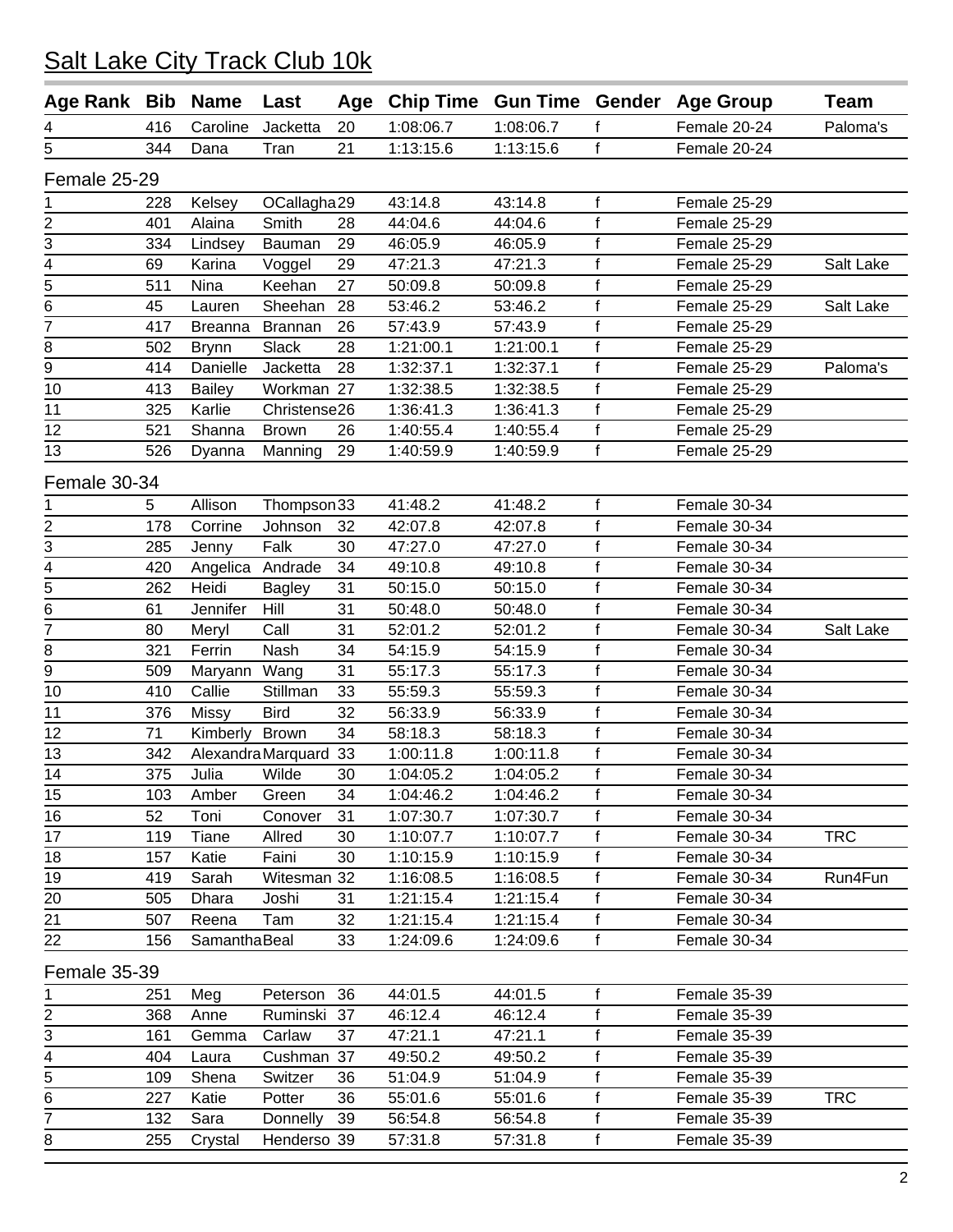| Age Rank Bib        |     | <b>Name</b>       | Last           |    |           |           |                   | Age Chip Time Gun Time Gender Age Group | <b>Team</b> |
|---------------------|-----|-------------------|----------------|----|-----------|-----------|-------------------|-----------------------------------------|-------------|
| 9                   | 28  | Karon             | Rowe           | 35 | 58:13.8   | 58:13.8   |                   | Female 35-39                            |             |
| 10                  | 96  | Elizabeth Starley |                | 38 | 58:42.7   | 58:42.7   | f                 | Female 35-39                            | Team RWB    |
| 11                  | 390 | Frances           | Delgado        | 37 | 59:13.1   | 59:13.1   | f                 | Female 35-39                            |             |
| 12                  | 332 | Tina              | Willson        | 39 | 59:56.0   | 59:56.0   | f                 | Female 35-39                            |             |
| 13                  | 107 | Jennifer          | George         | 39 | 1:03:30.2 | 1:03:30.2 | $\mathsf f$       | Female 35-39                            |             |
| 14                  | 220 | Shannon Kramer    |                | 39 | 1:04:48.6 | 1:04:48.6 | $\mathbf{f}$      | Female 35-39                            |             |
| 15                  | 377 | <b>Brenda</b>     | Raguskus 35    |    | 1:04:58.6 | 1:04:58.6 | $\mathbf{f}$      | Female 35-39                            |             |
| 16                  | 490 | Heather           | Jewett         | 37 | 1:09:04.0 | 1:09:04.0 | f                 | Female 35-39                            | <b>TRC</b>  |
| 17                  | 283 | Karen             | Hinkle         | 35 | 1:11:31.9 | 1:11:31.9 | $\mathbf{f}$      | Female 35-39                            | Run4Fun     |
| 18                  | 59  | Elisa             | Randle         | 39 | 1:12:39.6 | 1:12:39.6 | $\mathbf{f}$      | Female 35-39                            | Run4Fun     |
| 19                  | 258 | Franny            | Johnson        | 36 | 1:13:45.4 | 1:13:45.4 | $\mathsf{f}$      | Female 35-39                            |             |
| 20                  | 384 | Jeni              | Messerian 37   |    | 1:13:52.2 | 1:13:52.2 | f                 | Female 35-39                            | Run4Fun     |
| 21                  | 499 | Kelly             | <b>Barland</b> | 39 | 1:14:41.4 | 1:14:41.4 | f                 | Female 35-39                            | Salt Lake   |
| 22                  | 155 | Rozanna Sagg      |                | 37 | 1:18:42.5 | 1:18:42.5 | $\mathsf f$       | Female 35-39                            |             |
| 23                  | 212 | Katie DigsHoward  |                | 38 | 1:25:54.8 | 1:25:54.8 | f                 | Female 35-39                            | Run4Fun     |
| Female 40-44        |     |                   |                |    |           |           |                   |                                         |             |
|                     | 140 | Lorena            | <b>Bush</b>    | 40 | 47:25.1   | 47:25.1   | f                 | Female 40-44                            | Run4Fun     |
| 1                   | 498 |                   | Mittelstae 40  |    | 50:05.3   | 50:05.3   | $\mathbf{f}$      | Female 40-44                            |             |
| 2                   | 48  | Kristyn           |                | 40 | 50:31.3   | 50:31.3   | f                 | Female 40-44                            |             |
| 3                   |     | Kerry             | Jones          | 42 |           |           | $\mathsf{f}$      |                                         |             |
| 4<br>$\overline{5}$ | 461 | <b>MARIA</b>      | <b>PERIS</b>   |    | 51:42.3   | 51:42.3   | f                 | Female 40-44                            |             |
|                     | 131 | Edyta             | McQueen 41     |    | 52:31.6   | 52:31.6   |                   | Female 40-44                            | Run4Fun     |
| 6<br>7              | 165 | Sunshine Szedeli  |                | 42 | 52:56.6   | 52:56.6   | f<br>$\mathsf{f}$ | Female 40-44                            | Team RWB    |
|                     | 497 | Lisa              | Kelly          | 41 | 55:16.6   | 55:16.6   | $\mathsf{f}$      | Female 40-44                            |             |
| 8                   | 379 | Kelly             | Allen          | 43 | 56:51.6   | 56:51.6   |                   | Female 40-44                            |             |
| 9                   | 117 | Heather           | Price          | 43 | 56:59.9   | 56:59.9   | f                 | Female 40-44                            |             |
| 10                  | 95  | Anna              | Macknight 44   |    | 58:23.0   | 58:23.0   | $\mathsf f$       | Female 40-44                            | Team RWB    |
| 11                  | 75  | Kristy            | Ashby          | 41 | 58:29.0   | 58:29.0   | $\mathbf{f}$      | Female 40-44                            |             |
| 12                  | 405 | Rochelle          | Hardman        | 43 | 1:00:45.0 | 1:00:45.0 | $\mathsf f$       | Female 40-44                            |             |
| 13                  | 174 | Micaela           | Choo           | 44 | 1:02:13.9 | 1:02:13.9 | f                 | Female 40-44                            |             |
| 14                  | 222 | Rachel            | Gustin         | 40 | 1:02:47.1 | 1:02:47.1 | $\mathbf{f}$      | Female 40-44                            | <b>TRC</b>  |
| 15                  | 287 | Leslie            | Ayllon         | 40 | 1:05:49.7 | 1:05:49.7 | f                 | Female 40-44                            |             |
| 16                  | 278 | Annette           | Oler           | 40 | 1:05:57.8 | 1:05:57.8 | $\mathsf f$       | Female 40-44                            |             |
| 17                  | 136 | Susan             | Hayward        | 43 | 1:07:36.1 | 1:07:36.1 | f                 | Female 40-44                            | Run4Fun     |
| 18                  | 68  | Amber             | LaFata         | 42 | 1:07:45.4 | 1:07:45.4 | f                 | Female 40-44                            | Run4Fun     |
| 19                  | 54  | Sabra             | Gubler         | 40 | 1:09:04.5 | 1:09:04.5 | f                 | Female 40-44                            | <b>TRC</b>  |
| 20                  | 104 | Madeline Araya    |                | 41 | 1:09:24.7 | 1:09:24.7 | f                 | Female 40-44                            |             |
| 21                  | 138 | Angela            | Curtis         | 40 | 1:10:08.0 | 1:10:08.0 | $\mathsf f$       | Female 40-44                            | <b>TRC</b>  |
| 22                  | 516 | Traci             | Peterson       | 43 | 1:12:01.0 | 1:12:01.0 | f                 | Female 40-44                            |             |
| 23                  | 176 | Camille           | Ollis          | 40 | 1:12:13.6 | 1:12:13.6 | f                 | Female 40-44                            |             |
| $\frac{24}{1}$      | 218 | Natalie           | Goodwin        | 43 | 1:14:03.6 | 1:14:03.6 | f                 | Female 40-44                            |             |
| 25                  | 252 | Casi              | Zaharias       | 43 | 1:18:56.5 | 1:18:56.5 | f                 | Female 40-44                            |             |
| 26                  | 106 | Julie             | Gonzales 44    |    | 1:23:10.9 | 1:23:10.9 | f                 | Female 40-44                            |             |
| 27                  | 340 | Rebecca Roper     |                | 42 | 1:26:12.5 | 1:26:12.5 | f                 | Female 40-44                            |             |
| Female 45-49        |     |                   |                |    |           |           |                   |                                         |             |
| 1                   | 38  | Amy               | Hoyt           | 47 | 49:33.9   | 49:33.9   | f                 | Female 45-49                            |             |
| 2                   | 402 | Bronwyn           | Powell         | 46 | 52:05.4   | 52:05.4   | f                 | Female 45-49                            |             |
| 3                   | 357 | <b>Beth</b>       | Hartung-s 47   |    | 53:50.9   | 53:50.9   | f                 | Female 45-49                            |             |
| 4                   | 229 | Hilari            | Jones          | 47 | 56:42.2   | 56:42.2   | f                 | Female 45-49                            |             |
| 5                   | 343 | Kari              | Murray         | 46 | 57:15.8   | 57:15.8   | f                 | Female 45-49                            |             |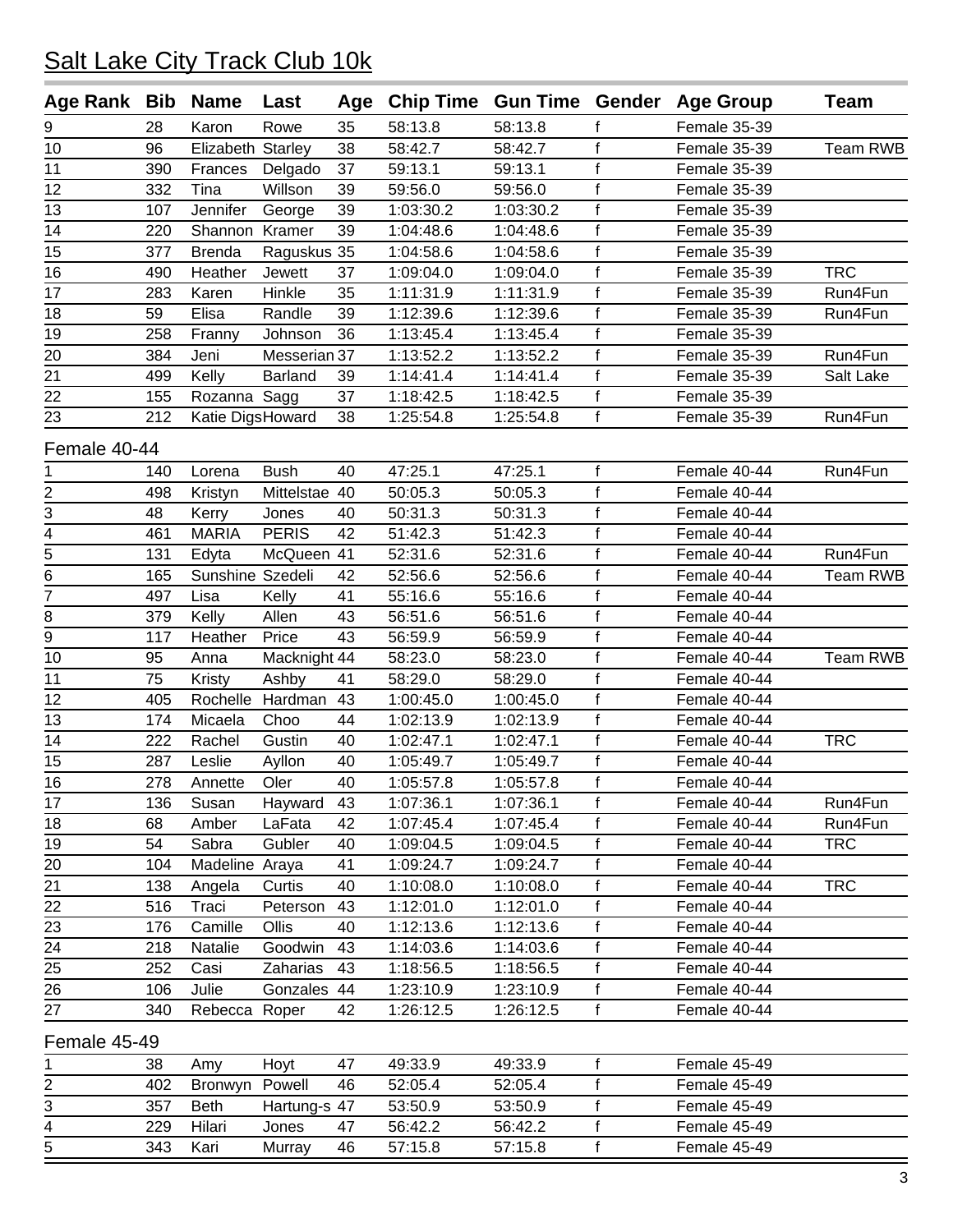| Age Rank Bib                     |                | <b>Name</b>            | Last             | Age | <b>Chip Time Gun Time Gender</b> |           |              | <b>Age Group</b> | <b>Team</b> |
|----------------------------------|----------------|------------------------|------------------|-----|----------------------------------|-----------|--------------|------------------|-------------|
| 6                                | 23             | Anne                   | Evans            | 45  | 58:49.9                          | 58:49.9   | f            | Female 45-49     |             |
| 7                                | 310            | Jill                   | Hartey           | 49  | 1:00:15.9                        | 1:00:15.9 | $\mathsf{f}$ | Female 45-49     |             |
| 8                                | 459            |                        | Suzanne Dalebout | 48  | 1:01:00.4                        | 1:01:00.4 | $\mathbf{f}$ | Female 45-49     |             |
| $\overline{9}$                   | 350            | Dayna                  | Meier            | 49  | 1:02:42.8                        | 1:02:42.8 | $\mathsf f$  | Female 45-49     |             |
| 10                               | 60             | Kristen                | Carson           | 49  | 1:03:20.4                        | 1:03:20.4 | $\mathsf{f}$ | Female 45-49     |             |
| 11                               | 116            | Shonda                 | Morse            | 49  | 1:04:10.8                        | 1:04:10.8 | $\mathbf{f}$ | Female 45-49     | Run4Fun     |
| 12                               | 200            | Hollie                 | <b>Brown</b>     | 46  | 1:04:38.2                        | 1:04:38.2 | $\mathbf{f}$ | Female 45-49     |             |
| 13                               | 207            | <b>DENISE</b>          | <b>MORITA</b>    | 47  | 1:07:01.2                        | 1:07:01.2 | $\mathbf{f}$ | Female 45-49     |             |
| 14                               | 63             | Mercedes Torrens       |                  | 48  | 1:09:05.4                        | 1:09:05.4 | $\mathsf f$  | Female 45-49     | Run4Fun     |
| 15                               | 159            | Ann                    | Kutterer         | 49  | 1:15:05.7                        | 1:15:05.7 | $\mathbf{f}$ | Female 45-49     |             |
| 16                               | 39             | Carmen                 | <b>Nulph</b>     | 48  | 1:17:52.6                        | 1:17:52.6 | $\mathsf f$  | Female 45-49     | Salt Lake   |
| 17                               | 120            | Shauna                 | Sowles           | 49  | 1:19:02.0                        | 1:19:02.0 | $\mathbf{f}$ | Female 45-49     | Team RWB    |
| 18                               | 398            | Alyson                 | Kendall          | 48  | 1:25:01.6                        | 1:25:01.6 | $\mathsf{f}$ | Female 45-49     | Team RWB    |
| 19                               | 370            | Lisa                   | Hancock          | 47  | 1:26:24.2                        | 1:26:24.2 | $\mathsf{f}$ | Female 45-49     |             |
| 20                               | 125            | Hilerie                | Coleman          | 45  | 2:11:28.8                        | 2:11:28.8 | f            | Female 45-49     | Team RWB    |
|                                  |                |                        |                  |     |                                  |           |              |                  |             |
| Female 50-54                     |                |                        |                  |     |                                  |           |              |                  |             |
| 1                                | 355            | MaryLyn                | Schmidt          | 51  | 46:57.6                          | 46:57.6   | f            | Female 50-54     |             |
| $\overline{2}$                   | 267            | Polly                  | Harris           | 52  | 55:12.9                          | 55:12.9   | $\mathsf f$  | Female 50-54     |             |
| 3                                | 65             | Renee                  | Jackson          | 50  | 55:19.0                          | 55:19.0   | f            | Female 50-54     |             |
| $\overline{4}$<br>$\overline{5}$ | 494            | Tracy                  | Chorn            | 54  | 59:11.8                          | 59:11.8   | $\mathsf f$  | Female 50-54     | Runagades   |
|                                  | 239            | Karla                  | Coleman          | 50  | 1:01:32.8                        | 1:01:32.8 | $\mathsf f$  | Female 50-54     |             |
| 6                                | 313            | Jennifer               | Luft             | 50  | 1:02:08.0                        | 1:02:08.0 | $\mathsf{f}$ | Female 50-54     |             |
| 7                                | 319            | Jenna                  | Murphy           | 53  | 1:02:52.4                        | 1:02:52.4 | $\mathsf f$  | Female 50-54     |             |
| 8                                | 366            | Monnica                | Skinner          | 50  | 1:03:48.5                        | 1:03:48.5 | $\mathbf{f}$ | Female 50-54     |             |
| $\overline{9}$                   | 94             | Lisa                   | Schmollin 51     |     | 1:09:01.8                        | 1:09:01.8 | $\mathsf{f}$ | Female 50-54     | <b>TRC</b>  |
| 10                               | 356            | Raquel                 | Sauer            | 50  | 1:09:54.7                        | 1:09:54.7 | f            | Female 50-54     |             |
| 11                               | 43             | Penny                  | Phillips         | 52  | 1:13:43.7                        | 1:13:43.7 | $\mathsf{f}$ | Female 50-54     |             |
| 12                               | $\overline{2}$ | Kirsten                | Schwartz         | 50  | 1:14:03.6                        | 1:14:03.6 | $\mathsf f$  | Female 50-54     |             |
| 13                               | 188            | Cassy                  | Clayton          | 50  | 1:17:14.5                        | 1:17:14.5 | $\mathsf f$  | Female 50-54     |             |
| 14                               | 424            | Nancy                  | Jones            | 53  | 1:18:32.1                        | 1:18:32.1 | $\mathsf{f}$ | Female 50-54     |             |
| 15                               | 30             | Carol                  | LaDamus 54       |     | 1:45:31.7                        | 1:45:31.7 | f            | Female 50-54     |             |
| Female 55-59                     |                |                        |                  |     |                                  |           |              |                  |             |
| 1                                | 115            | Anita                  | <b>Stika</b>     | 56  | 48:51.4                          | 48:51.4   | f            | Female 55-59     | Run4Fun     |
| 2                                | 130            | Sue                    | Pope             | 57  | 49:26.0                          | 49:26.0   | f            | Female 55-59     |             |
| 3                                | 74             | Jill                   | Wilson           | 55  | 52:52.2                          | 52:52.2   | f            | Female 55-59     |             |
| 4                                | 122            | Frances                | Siniscalchi57    |     | 56:21.5                          | 56:21.5   | f            | Female 55-59     | <b>TRC</b>  |
| $\overline{5}$                   | 16             | Liz                    | Jensen           | 55  | 59:21.5                          | 59:21.5   | f            | Female 55-59     |             |
| 6                                | 296            | <b>Constanc Modrow</b> |                  | 58  | 59:59.7                          | 59:59.7   | f            | Female 55-59     | Run4Fun     |
| $\overline{7}$                   | 492            | Jean                   | Carlston         | 57  | 1:02:38.3                        | 1:02:38.3 | $\mathsf f$  | Female 55-59     |             |
| 8                                | 491            | Julie                  | Openshaw58       |     | 1:02:38.6                        | 1:02:38.6 | $\mathsf f$  | Female 55-59     |             |
| 9                                | 129            | Chat                   | Ficklin          | 55  | 1:02:43.3                        | 1:02:43.3 | $\mathsf f$  | Female 55-59     | Run4Fun     |
| 10                               | 46             | Janet                  | Huffman          | 59  | 1:07:02.8                        | 1:07:02.8 | f            | Female 55-59     | Trails &    |
| 11                               | 403            | Pamela                 | Hardin           | 58  | 1:14:37.3                        | 1:14:37.3 | f            | Female 55-59     |             |
| 12                               | 126            | Thu                    | Lam              | 57  | 1:25:01.4                        | 1:25:01.4 | f            | Female 55-59     | Team RWB    |
| 13                               | 365            | Denise                 | Checketts 57     |     | 1:29:23.7                        | 1:29:23.7 | f            | Female 55-59     |             |
|                                  |                |                        |                  |     |                                  |           |              |                  |             |
| Female 60-64                     |                |                        |                  |     |                                  |           |              |                  |             |
| 1                                | 373            | Corinne                | Hardy            | 60  | 56:42.6                          | 56:42.6   | $\mathsf{f}$ | Female 60-64     |             |
| 2                                | 348            | Jennifer               | Filby            | 60  | 1:09:17.2                        | 1:09:17.2 | f            | Female 60-64     |             |
|                                  |                |                        |                  |     |                                  |           |              |                  |             |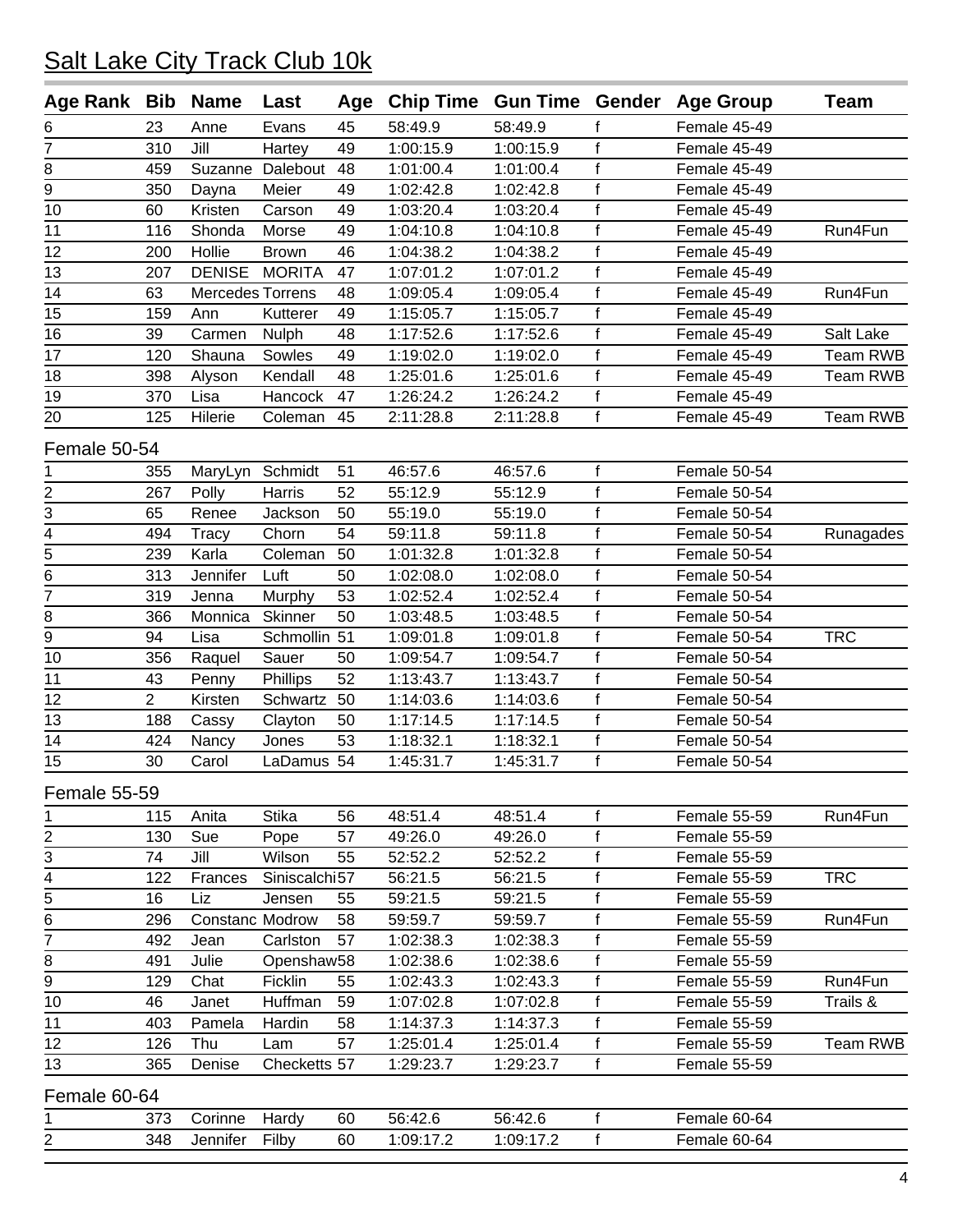| Age Rank       | <b>Bib</b> | <b>Name</b>   | Last          | Age | <b>Chip Time</b> | <b>Gun Time</b> | Gender | <b>Age Group</b> | Team      |
|----------------|------------|---------------|---------------|-----|------------------|-----------------|--------|------------------|-----------|
| 3              | 139        | <b>Stella</b> | <b>Blight</b> | 61  | 1:10:03.9        | 1:10:03.9       |        | Female 60-64     |           |
| 4              | 175        | Cherran       | Zullo         | 62  | 1:25:53.1        | 1:25:53.1       |        | Female 60-64     |           |
| 5              | 35         | Dawna         | Romney        | 64  | 1:28:59.8        | 1:28:59.8       |        | Female 60-64     | Salt Lake |
| Female 65-69   |            |               |               |     |                  |                 |        |                  |           |
|                | 64         | Paula         | Haycock       | 68  | 1:02:50.1        | 1:02:50.1       |        | Female 65-69     |           |
| $\overline{2}$ | 311        | Judy          | Nelson        | 67  | 1:11:09.1        | 1:11:09.1       |        | Female 65-69     |           |
| 3              | 182        | Kristin       | Osborn        | 68  | 1:20:54.4        | 1:20:54.4       |        | Female 65-69     |           |
| 4              | 76         | Kathryn       | Webster       | 67  | 1:26:11.5        | 1:26:11.5       |        | Female 65-69     |           |
| 5              | 32         | Linda         | Dalton        | 67  | 1:29:03.9        | 1:29:03.9       |        | Female 65-69     | Salt Lake |
| Female 70-74   |            |               |               |     |                  |                 |        |                  |           |
|                | 231        | Nancy         | Linky         | 72  | 1:24:34.6        | 1:24:34.6       |        | Female 70-74     | Salt Lake |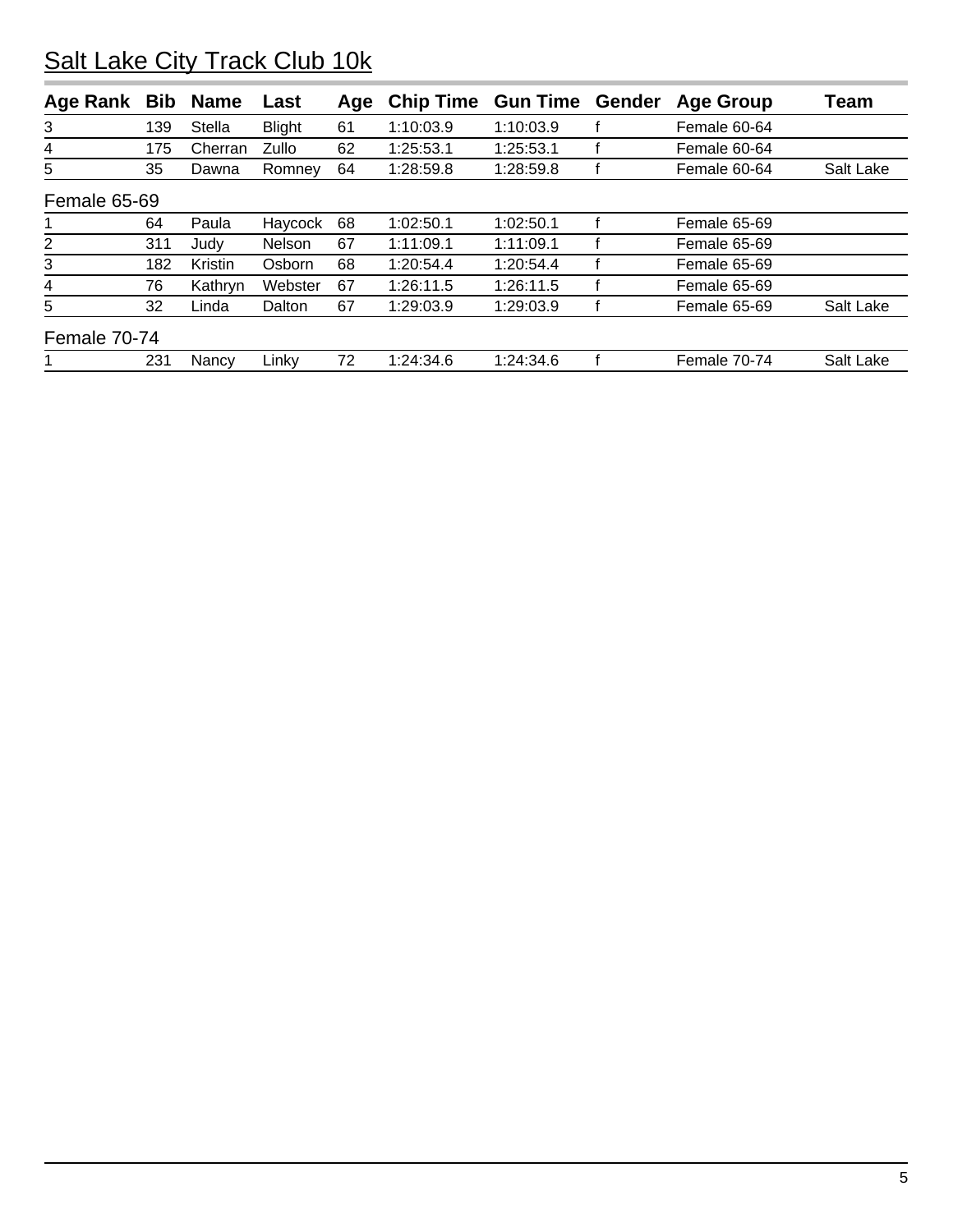| Age Rank Bib Name        |     |                | Last        | Age |           |           |           | Chip Time Gun Time Gender Age Group | Team            |
|--------------------------|-----|----------------|-------------|-----|-----------|-----------|-----------|-------------------------------------|-----------------|
| Male                     |     |                |             |     |           |           |           |                                     |                 |
| Male Masters             |     |                |             |     |           |           |           |                                     |                 |
| 3                        | 333 | Stephen        | Robinson 43 |     | 36:34.4   | 36:34.4   | m         | Male Masters                        |                 |
| <b>Male Overall</b>      |     |                |             |     |           |           |           |                                     |                 |
| 1                        | 197 | Teren          | Jameson     | 41  | 32:48.7   | 32:48.7   | m         | Male Overall                        | Utah            |
| 2                        | 394 | Mark           | Currell     | 34  | 33:59.1   | 33:59.1   | m         | Male Overall                        |                 |
| 3                        | 275 | Melchor        | Suaste      | 41  | 34:41.7   | 34:41.7   | m         | <b>Male Overall</b>                 |                 |
| Clydesdale               |     |                |             |     |           |           |           |                                     |                 |
| 1                        | 87  | Ben J.         | Chacon      | 38  | 51:34.9   | 51:34.9   | m         | Clydesdale                          |                 |
| $\boldsymbol{2}$         | 14  | Earl           | Dyer        | 38  | 57:36.5   | 57:36.5   | m         | Clydesdale                          |                 |
| 3                        | 423 | James          | Snead       | 34  | 1:06:44.8 | 1:06:44.8 | m         | Clydesdale                          | Run4Fun         |
| 4                        | 513 | Chris          | Sullivan    | 38  | 1:15:42.7 | 1:15:42.7 | m         | Clydesdale                          |                 |
| <b>Clydesdale Master</b> |     |                |             |     |           |           |           |                                     |                 |
| 1                        | 111 | David          | Strahan     | 43  | 51:53.5   | 51:53.5   | m         | Clydesdale Master                   | <b>TRC</b>      |
| $\overline{\mathbf{c}}$  | 243 | <b>Brent</b>   | King        | 47  | 53:19.8   | 53:19.8   | m         | <b>Clydesdale Master</b>            | Run4Fun         |
| 3                        | 268 | <b>Brandon</b> | Jones       | 46  | 56:18.1   | 56:18.1   | m         | Clydesdale Master                   |                 |
| $\overline{\mathbf{4}}$  | 352 | Gary           | Freedman 59 |     | 57:00.3   | 57:00.3   | m         | <b>Clydesdale Master</b>            |                 |
| 5                        | 73  | <b>Bruce</b>   | Kanirie     | 45  | 57:29.2   | 57:29.2   | m         | Clydesdale Master                   |                 |
| 6                        | 137 | Elijah         | Wood        | 41  | 1:00:28.3 | 1:00:28.3 | m         | Clydesdale Master                   | Run4Fun         |
| 7                        | 215 | scott          | wilson      | 49  | 1:03:23.8 | 1:03:23.8 | m         | Clydesdale Master                   |                 |
| 8                        | 154 | Michael        | Sagg        | 41  | 1:03:37.8 | 1:03:37.8 | m         | <b>Clydesdale Master</b>            |                 |
| 9                        | 88  | Andrew         | Pullens     | 57  | 1:10:11.8 | 1:10:11.8 | m         | Clydesdale Master                   | <b>Team RWB</b> |
| 10                       | 3   | Jon            | Schwartz    | 49  | 1:11:20.5 | 1:11:20.5 | ${\sf m}$ | Clydesdale Master                   |                 |
| 11                       | 124 | Kenny          | Coleman     | 45  | 1:14:06.9 | 1:14:06.9 | m         | Clydesdale Master                   | <b>Team RWB</b> |
| 12                       | 110 | Steve          | Patten      | 55  | 1:16:34.9 | 1:16:34.9 | m         | <b>Clydesdale Master</b>            |                 |
| 13                       | 304 | <b>Brent</b>   | Taylor      | 51  | 1:28:26.9 | 1:28:26.9 | ${\sf m}$ | <b>Clydesdale Master</b>            | Run4Fun         |
| 14                       | 123 | Curtis         | Beckstrom59 |     | 1:58:53.5 | 1:58:53.5 | m         | Clydesdale Master                   | <b>TRC</b>      |
| Male 14 & Under          |     |                |             |     |           |           |           |                                     |                 |
| 1                        | 248 | Joseph         | Pachev      | 14  | 37:53.3   | 37:53.3   | m         | Male 14 & Under                     | Fast            |
| $\overline{c}$           | 249 | Jacob          | Pachev      | 12  | 38:41.5   | 38:41.5   | m         | Male 14 & Under                     | Fast            |
| $\sqrt{3}$               | 250 | William        | Pachev      | 10  | 41:15.6   | 41:15.6   | m         | Male 14 & Under                     | Fast            |
| 4                        | 223 | <b>Bram</b>    | Gustin      | 13  | 53:56.1   | 53:56.1   | m         | Male 14 & Under                     | <b>TRC</b>      |
| 5                        | 24  | Theo           | Evans       | 13  | 56:05.6   | 56:05.6   | m         | Male 14 & Under                     |                 |
| 6                        | 303 | Rufus          | Cox         | 11  | 59:40.3   | 59:40.3   | m         | Male 14 & Under                     |                 |
| $\overline{7}$           | 314 | Kayden         | Schutz      | 10  | 1:04:20.8 | 1:04:20.8 | m         | Male 14 & Under                     | Run4Fun         |
| 8                        | 318 | Spencer        | Picket      | 9   | 1:25:08.0 | 1:25:08.0 | m         | Male 14 & Under                     |                 |
| Male 15-19               |     |                |             |     |           |           |           |                                     |                 |
| 1                        | 524 | Spencer        | O Very      | 17  | 37:11.3   | 37:11.3   | m         | Male 15-19                          |                 |
| $\overline{\mathbf{c}}$  | 254 | Mathis         | Larsen      | 17  | 1:06:02.2 | 1:06:02.2 | m         | Male 15-19                          |                 |
| 3                        | 242 | Nathan         | Larsen      | 15  | 1:10:59.3 | 1:10:59.3 | m         | Male 15-19                          |                 |
| 4                        | 399 | Jacob          | Kendall     | 18  | 1:11:00.5 | 1:11:00.5 | m         | Male 15-19                          | <b>Team RWB</b> |
| Male 20-24               |     |                |             |     |           |           |           |                                     |                 |
| 1                        | 438 | Cade           | Grace       | 24  | 49:55.4   | 49:55.4   | m         | Male 20-24                          |                 |
| $\overline{c}$           | 440 | Jacob          | Jones       | 24  | 50:01.1   | 50:01.1   | m         | Male 20-24                          |                 |
| 3                        | 98  | Robert         | Lewis       | 22  | 59:49.9   | 59:49.9   | m         | Male 20-24                          |                 |
|                          |     |                |             |     |           |           |           |                                     |                 |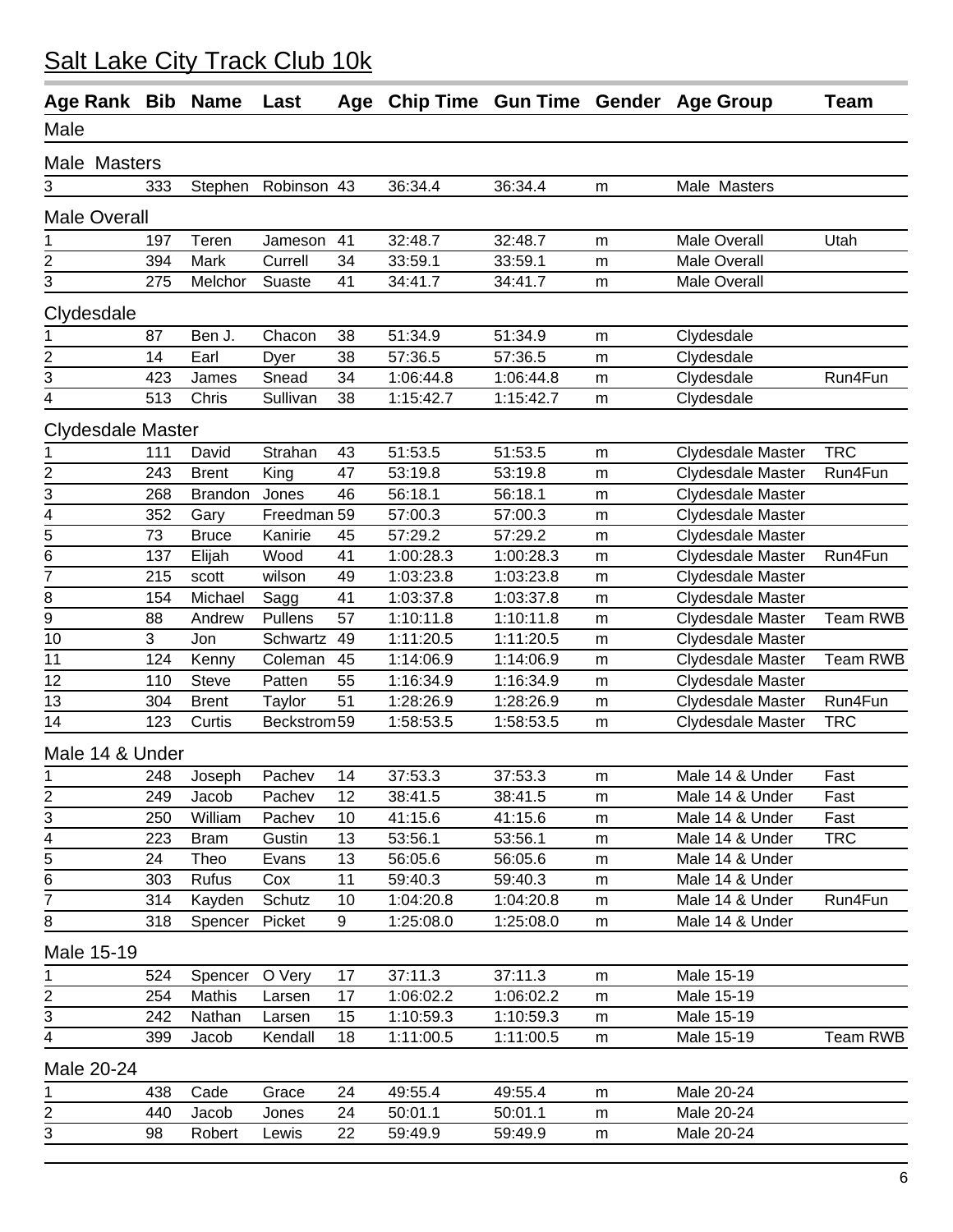| Age Rank Bib                |     | <b>Name</b>   | Last             |    | Age Chip Time Gun Time Gender |           |   | <b>Age Group</b> | <b>Team</b> |
|-----------------------------|-----|---------------|------------------|----|-------------------------------|-----------|---|------------------|-------------|
| 4                           | 346 | Xavier        | Matheson 20      |    | 1:13:16.1                     | 1:13:16.1 | m | Male 20-24       |             |
| Male 25-29                  |     |               |                  |    |                               |           |   |                  |             |
| 1                           | 273 | Nate          | <b>Blouin</b>    | 29 | 35:11.5                       | 35:11.5   | m | Male 25-29       |             |
| $\overline{2}$              | 331 | Jimmy         | Jones            | 28 | 38:11.5                       | 38:11.5   | m | Male 25-29       |             |
| 3                           | 84  | Mark          | Israelsen        | 26 | 38:13.1                       | 38:13.1   | m | Male 25-29       |             |
| 4                           | 383 | Andrew        | Watson           | 27 | 40:23.3                       | 40:23.3   | m | Male 25-29       |             |
| $\overline{5}$              | 510 | Morgan        | Chappell         | 28 | 41:14.2                       | 41:14.2   | m | Male 25-29       |             |
| $\overline{6}$              | 393 | Chase         | Murdock          | 29 | 44:04.5                       | 44:04.5   | m | Male 25-29       |             |
| $\overline{7}$              | 349 | Aaron         | Filby            | 27 | 48:36.7                       | 48:36.7   | m | Male 25-29       |             |
| 8                           | 237 | Michael       | Scheidler        | 29 | 49:32.3                       | 49:32.3   | m | Male 25-29       |             |
| 9                           | 265 | Kyle          | Jenks            | 29 | 49:35.0                       | 49:35.0   | m | Male 25-29       |             |
| 10                          | 70  | Reed          | <b>Bramble</b>   | 28 | 51:06.4                       | 51:06.4   | m | Male 25-29       |             |
| 11                          | 235 | Daniel        | Fritz            | 26 | 53:21.5                       | 53:21.5   | m | Male 25-29       |             |
| 12                          | 347 | Johnny        | Le               | 25 | 53:38.1                       | 53:38.1   | m | Male 25-29       |             |
| 13                          | 520 |               | Jonathan Manning | 26 | 1:41:00.4                     | 1:41:00.4 | m | Male 25-29       |             |
| Male 30-34                  |     |               |                  |    |                               |           |   |                  |             |
| 1                           | 335 | Kyle          | <b>Barrett</b>   | 30 | 35:43.4                       | 35:43.4   | m | Male 30-34       |             |
| $\overline{2}$              | 9   | Matthew       | Gulden           | 31 | 37:05.3                       | 37:05.3   | m | Male 30-34       |             |
| 3                           | 272 | Scott         | Daw              | 33 | 37:43.8                       | 37:43.8   | m | Male 30-34       |             |
| $\overline{4}$              | 6   | Jacob         | Thompson32       |    | 44:53.5                       | 44:53.5   | m | Male 30-34       |             |
| $\overline{5}$              | 194 | Hershel       | Lackey           | 34 | 45:00.4                       | 45:00.4   | m | Male 30-34       | Salt Lake   |
| 6                           | 246 | Sean          | Good             | 32 | 46:19.9                       | 46:19.9   | m | Male 30-34       |             |
| $\overline{7}$              | 421 | Zach          | <b>Talley</b>    | 34 | 46:27.4                       | 46:27.4   | m | Male 30-34       |             |
| 8                           | 293 | Clark         | Moser            | 30 | 47:14.1                       | 47:14.1   | m | Male 30-34       |             |
| $\overline{9}$              | 34  | Alan          | Romney           | 32 | 49:26.0                       | 49:26.0   | m | Male 30-34       | Salt Lake   |
| 10                          | 527 | Andrew        | Campbell         | 30 | 50:29.2                       | 50:29.2   | m | Male 30-34       |             |
| 11                          | 62  | John          | <b>Hill</b>      | 30 | 52:24.8                       | 52:24.8   | m | Male 30-34       |             |
| 12                          | 345 | Chad          | Holbrook         | 31 | 54:40.3                       | 54:40.3   | m | Male 30-34       |             |
| 13                          | 371 | Carlos        | Mariscal         | 31 | 56:15.4                       | 56:15.4   | m | Male 30-34       | Team RWB    |
| 14                          | 315 | Josh          | Moffitt          | 34 | 59:33.8                       | 59:33.8   | m | Male 30-34       | Run4Fun     |
| 15                          | 158 | Alex          | Faini            | 30 | 1:21:23.6                     | 1:21:23.6 | m | Male 30-34       |             |
| 16                          | 496 | Harmeek Singh |                  | 34 | 1:38:36.1                     | 1:38:36.1 | m | Male 30-34       |             |
| Male 35-39                  |     |               |                  |    |                               |           |   |                  |             |
| 1                           | 493 | Justin        | Park             | 39 | 35:18.0                       | 35:18.0   | m | Male 35-39       |             |
| $\overline{2}$              | 324 | Levi          | Pace             | 35 | 38:30.7                       | 38:30.7   | m | Male 35-39       |             |
|                             | 177 | David         | Johnson          | 37 | 39:58.8                       | 39:58.8   | m | Male 35-39       |             |
|                             | 387 | <b>Brian</b>  | <b>Botts</b>     | 35 | 47:22.4                       | 47:22.4   | m | Male 35-39       |             |
| $\frac{3}{4}$ $\frac{4}{5}$ | 4   | Felipe        | Moreira          | 38 | 47:40.1                       | 47:40.1   | m | Male 35-39       |             |
| 6                           | 300 | Patrick       | Hall             | 36 | 49:30.7                       | 49:30.7   | m | Male 35-39       |             |
| $\overline{7}$              | 263 | Scott         | <b>Bagley</b>    | 36 | 50:51.9                       | 50:51.9   | m | Male 35-39       |             |
| 8                           | 1   | Duane         | Huffman          | 38 | 51:33.2                       | 51:33.2   | m | Male 35-39       |             |
| 9                           | 51  | Luke          | Johnson          | 38 | 54:25.9                       | 54:25.9   | m | Male 35-39       |             |
| 10                          | 327 | James         | Gramse           | 36 | 56:56.2                       | 56:56.2   | m | Male 35-39       |             |
| 11                          | 214 | Jed           | Patton           | 39 | 57:44.8                       | 57:44.8   | m | Male 35-39       |             |
| 12                          | 369 | Patrick       | Johnson          | 35 | 1:00:38.2                     | 1:00:38.2 | m | Male 35-39       |             |
| 13                          | 203 | Eric          | Moon             | 39 | 1:00:59.0                     | 1:00:59.0 | m | Male 35-39       | Run4Fun     |
| 14                          | 89  | Justin        | Lucast           | 38 | 1:02:24.6                     | 1:02:24.6 | m | Male 35-39       |             |
| 15                          | 108 | Adam          | George           | 38 | 1:03:32.6                     | 1:03:32.6 | m | Male 35-39       |             |
|                             |     |               |                  |    |                               |           |   |                  |             |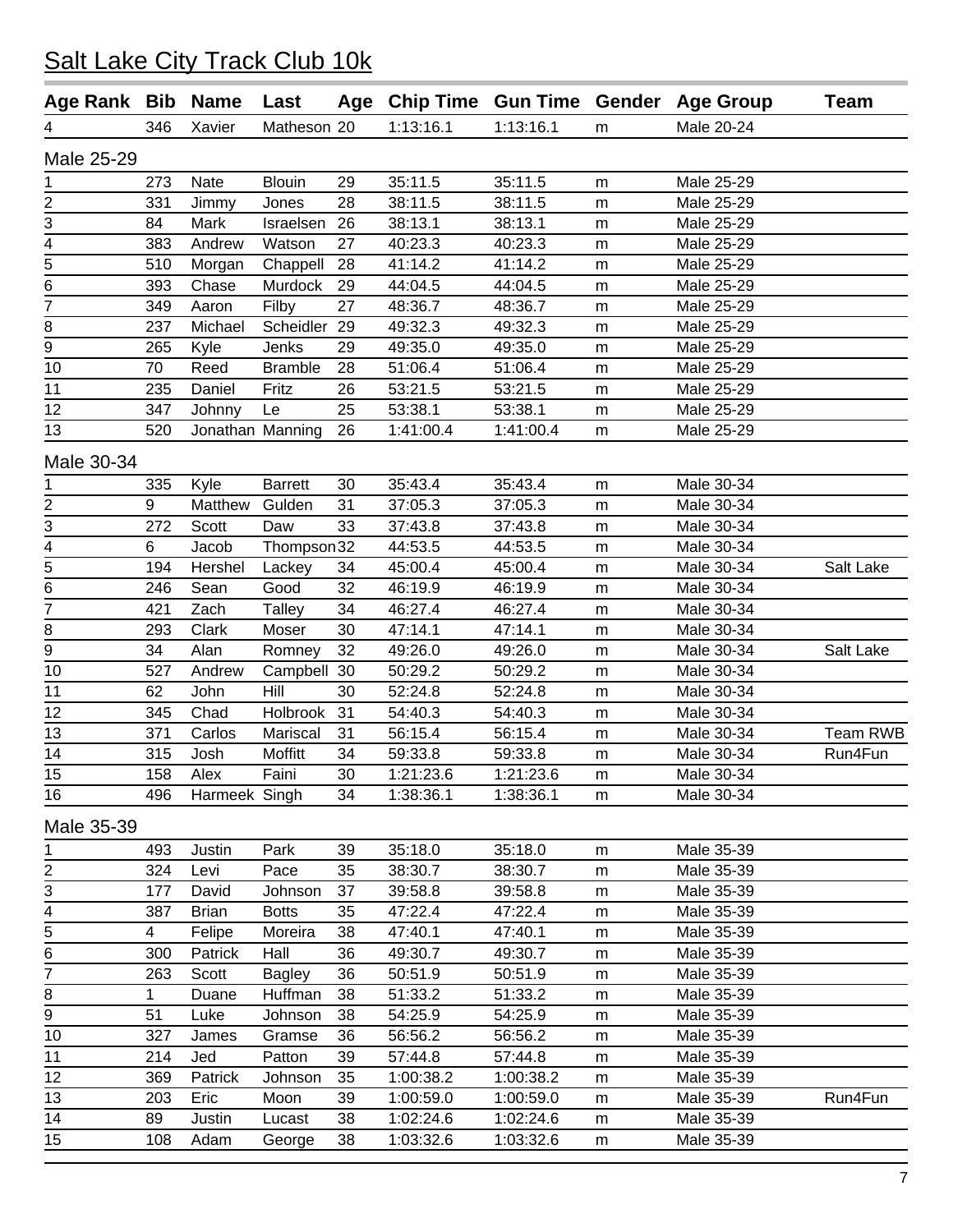| 39<br>1:21:12.8<br>1:21:12.8<br>Male 35-39<br>16<br>508<br>Martin<br>Tam<br>m<br>Male 40-44<br>Ruebush<br>38:14.1<br>219<br>38:14.1<br>Male 40-44<br>1<br>Jason<br>43<br>m<br>$\overline{2}$<br>40:14.4<br>198<br>Holt<br>41<br>40:14.4<br>Male 40-44<br>Spencer<br>m<br>3<br>41<br>44:38.2<br>191<br>Richman<br>44:38.2<br>Male 40-44<br>Sandy<br>m<br>$\overline{4}$<br>56<br>Kelly<br>42<br>46:10.3<br>46:10.3<br>Male 40-44<br>Ryan<br>m<br>$\overline{5}$<br>279<br>Eric<br>Oler<br>40<br>46:19.1<br>46:19.1<br>Male 40-44<br>m<br>6<br>294<br>Cameron Anthony<br>43<br>47:08.0<br>47:08.0<br>Male 40-44<br>m<br>7<br>211<br>Kyle<br>Ethelbah<br>44<br>51:09.5<br>51:09.5<br>Male 40-44<br>m<br>Trails &<br>8<br>Ferguson 40<br>52:27.5<br>Male 40-44<br>295<br>Justin<br>52:27.5<br>m<br>$\overline{9}$<br>67<br>Gulden<br>41<br>Male 40-44<br>Chris<br>53:08.6<br>53:08.6<br>m<br>10<br>77<br>Checketts 42<br>53:23.8<br>53:23.8<br>Male 40-44<br>Run4Fun<br>Jeremy<br>m<br>11<br>1:00:20.9<br>118<br>Victor<br>Villarreal<br>1:00:20.9<br>Male 40-44<br>43<br>m<br>271<br>43<br>1:03:39.7<br>1:03:39.7<br>Male 40-44<br>12<br>Matthew<br>Graves<br>m<br>Mike<br>41<br>1:06:13.4<br>13<br>328<br>1:06:13.4<br>Male 40-44<br>Seaman<br>m<br>14<br>337<br>Clint<br>42<br>1:08:55.3<br>1:08:55.3<br>Male 40-44<br>Couser<br>m<br>15<br>97<br>Tim<br>Hall<br>44<br>1:09:25.6<br>1:09:25.6<br>Male 40-44<br>m<br>16<br>514<br>Musser<br>41<br>1:19:11.4<br>1:19:11.4<br>Male 40-44<br>Jeremy<br>m<br>17<br>221<br>43<br>1:19:29.9<br>1:19:29.9<br>Male 40-44<br>Larry<br><b>Barnes</b><br>m<br>18<br>43<br>Male 40-44<br>234<br>Nathan<br>Pickett<br>1:25:08.9<br>1:25:08.9<br>m<br>Male 45-49<br>Male 45-49<br>Salt Lake<br>27<br>Mark<br>36:59.9<br>36:59.9<br>Payne<br>46<br>1<br>m<br>2<br>247<br>Alexander Pachev<br>45<br>37:13.8<br>37:13.8<br>Male 45-49<br>Fast<br>m<br>3<br>290<br>Soren<br>Moller<br>48<br>39:15.5<br>39:15.5<br>Male 45-49<br>m<br>$\frac{4}{5}$<br>173<br>Lawrence Cannon<br>46<br>39:46.1<br>39:46.1<br>Male 45-49<br>m<br>Run4Fun<br>46<br>40:10.7<br>40:10.7<br>101<br>Monte<br>Riding<br>Male 45-49<br>m<br>6<br>48<br>Male 45-49<br>47<br>Adam<br>40:58.1<br>40:58.1<br>Murray<br>m<br>$\overline{7}$<br><b>DAVID</b><br><b>GLOD</b><br>43:44.8<br>147<br>46<br>43:44.8<br>Male 45-49<br>m<br>Kleine<br>47:22.8<br>47:22.8<br>8<br>201<br>Chris<br>49<br>Male 45-49<br>m<br>9<br>257<br>Todd<br>Richman<br>49<br>50:16.5<br>50:16.5<br>Male 45-49<br>m<br>10<br>48<br>36<br>Edward<br>55:04.4<br>55:04.4<br>Male 45-49<br>Paulsen<br>m<br>$\overline{7}$<br>Goeller<br>11<br>Eric<br>46<br>58:09.1<br>58:09.1<br>Male 45-49<br>m<br>12<br>Michael<br>Stanley<br>45<br>59:08.4<br>59:08.4<br>Male 45-49<br>185<br>m<br>13<br>46<br>59:40.2<br>59:40.2<br>Male 45-49<br>302<br>Graeme<br>Cox<br>m<br>Hoppus<br>14<br>284<br>Michael<br>46<br>1:04:34.1<br>1:04:34.1<br>Male 45-49<br>m<br>15<br>Rodriguez 49<br>286<br>1:05:49.9<br>1:05:49.9<br>Male 45-49<br>Jose<br>m<br>16<br>Messerian 45<br>Run4Fun<br>385<br>Charlie<br>1:13:40.6<br>1:13:40.6<br>Male 45-49<br>m<br>Male 50-54<br>Michael<br>44:33.1<br>Male 50-54<br>1<br>92<br>Laputka<br>53<br>44:33.1<br>m<br>2<br>Donald<br><b>Hinks</b><br>50<br>49:59.3<br>49:59.3<br>199<br>Male 50-54<br>m<br>3<br>Mike<br>Run4Fun<br>49<br>54<br>50:22.4<br>50:22.4<br>Male 50-54<br>Schouten<br>m<br>4<br>55:29.7<br>55:29.7<br>301<br>Peter<br>Frech<br>53<br>Male 50-54<br>m<br>5<br>367<br><b>Skinner</b><br>50<br>57:49.5<br>57:49.5<br>Male 50-54<br>Corey<br>m<br>$\overline{6}$<br>Adam<br>495<br>Jacobsen 52<br>58:34.6<br>58:34.6<br>Male 50-54<br>m<br>$\overline{7}$<br><b>TRC</b><br>Michael<br>Schmollin 52<br>58:37.1<br>58:37.1<br>Male 50-54<br>93<br>m<br>1:00:25.3<br>1:00:25.3<br>Paloma's<br>8<br>415<br>Jacketta<br>54<br>Male 50-54<br>Danny<br>m<br>9<br>Wade<br>81<br>Miller<br>53<br>1:01:15.1<br>1:01:15.1<br>Male 50-54<br>m<br>1:02:43.0<br>1:02:43.0<br>Male 50-54<br>10<br>351<br>Wade<br>Meier<br>51<br>m | Age Rank Bib | <b>Name</b> | Last | Age Chip Time Gun Time Gender |  | <b>Age Group</b> | <b>Team</b> |
|-------------------------------------------------------------------------------------------------------------------------------------------------------------------------------------------------------------------------------------------------------------------------------------------------------------------------------------------------------------------------------------------------------------------------------------------------------------------------------------------------------------------------------------------------------------------------------------------------------------------------------------------------------------------------------------------------------------------------------------------------------------------------------------------------------------------------------------------------------------------------------------------------------------------------------------------------------------------------------------------------------------------------------------------------------------------------------------------------------------------------------------------------------------------------------------------------------------------------------------------------------------------------------------------------------------------------------------------------------------------------------------------------------------------------------------------------------------------------------------------------------------------------------------------------------------------------------------------------------------------------------------------------------------------------------------------------------------------------------------------------------------------------------------------------------------------------------------------------------------------------------------------------------------------------------------------------------------------------------------------------------------------------------------------------------------------------------------------------------------------------------------------------------------------------------------------------------------------------------------------------------------------------------------------------------------------------------------------------------------------------------------------------------------------------------------------------------------------------------------------------------------------------------------------------------------------------------------------------------------------------------------------------------------------------------------------------------------------------------------------------------------------------------------------------------------------------------------------------------------------------------------------------------------------------------------------------------------------------------------------------------------------------------------------------------------------------------------------------------------------------------------------------------------------------------------------------------------------------------------------------------------------------------------------------------------------------------------------------------------------------------------------------------------------------------------------------------------------------------------------------------------------------------------------------------------------------------------------------------------------------------------------------------------------------------------------------------------------------------------------------------------------------------------------------------------------------------------------------------------------------------------------------------------------------------------------------------------------------------------------------------------------------------|--------------|-------------|------|-------------------------------|--|------------------|-------------|
|                                                                                                                                                                                                                                                                                                                                                                                                                                                                                                                                                                                                                                                                                                                                                                                                                                                                                                                                                                                                                                                                                                                                                                                                                                                                                                                                                                                                                                                                                                                                                                                                                                                                                                                                                                                                                                                                                                                                                                                                                                                                                                                                                                                                                                                                                                                                                                                                                                                                                                                                                                                                                                                                                                                                                                                                                                                                                                                                                                                                                                                                                                                                                                                                                                                                                                                                                                                                                                                                                                                                                                                                                                                                                                                                                                                                                                                                                                                                                                                                                               |              |             |      |                               |  |                  |             |
|                                                                                                                                                                                                                                                                                                                                                                                                                                                                                                                                                                                                                                                                                                                                                                                                                                                                                                                                                                                                                                                                                                                                                                                                                                                                                                                                                                                                                                                                                                                                                                                                                                                                                                                                                                                                                                                                                                                                                                                                                                                                                                                                                                                                                                                                                                                                                                                                                                                                                                                                                                                                                                                                                                                                                                                                                                                                                                                                                                                                                                                                                                                                                                                                                                                                                                                                                                                                                                                                                                                                                                                                                                                                                                                                                                                                                                                                                                                                                                                                                               |              |             |      |                               |  |                  |             |
|                                                                                                                                                                                                                                                                                                                                                                                                                                                                                                                                                                                                                                                                                                                                                                                                                                                                                                                                                                                                                                                                                                                                                                                                                                                                                                                                                                                                                                                                                                                                                                                                                                                                                                                                                                                                                                                                                                                                                                                                                                                                                                                                                                                                                                                                                                                                                                                                                                                                                                                                                                                                                                                                                                                                                                                                                                                                                                                                                                                                                                                                                                                                                                                                                                                                                                                                                                                                                                                                                                                                                                                                                                                                                                                                                                                                                                                                                                                                                                                                                               |              |             |      |                               |  |                  |             |
|                                                                                                                                                                                                                                                                                                                                                                                                                                                                                                                                                                                                                                                                                                                                                                                                                                                                                                                                                                                                                                                                                                                                                                                                                                                                                                                                                                                                                                                                                                                                                                                                                                                                                                                                                                                                                                                                                                                                                                                                                                                                                                                                                                                                                                                                                                                                                                                                                                                                                                                                                                                                                                                                                                                                                                                                                                                                                                                                                                                                                                                                                                                                                                                                                                                                                                                                                                                                                                                                                                                                                                                                                                                                                                                                                                                                                                                                                                                                                                                                                               |              |             |      |                               |  |                  |             |
|                                                                                                                                                                                                                                                                                                                                                                                                                                                                                                                                                                                                                                                                                                                                                                                                                                                                                                                                                                                                                                                                                                                                                                                                                                                                                                                                                                                                                                                                                                                                                                                                                                                                                                                                                                                                                                                                                                                                                                                                                                                                                                                                                                                                                                                                                                                                                                                                                                                                                                                                                                                                                                                                                                                                                                                                                                                                                                                                                                                                                                                                                                                                                                                                                                                                                                                                                                                                                                                                                                                                                                                                                                                                                                                                                                                                                                                                                                                                                                                                                               |              |             |      |                               |  |                  |             |
|                                                                                                                                                                                                                                                                                                                                                                                                                                                                                                                                                                                                                                                                                                                                                                                                                                                                                                                                                                                                                                                                                                                                                                                                                                                                                                                                                                                                                                                                                                                                                                                                                                                                                                                                                                                                                                                                                                                                                                                                                                                                                                                                                                                                                                                                                                                                                                                                                                                                                                                                                                                                                                                                                                                                                                                                                                                                                                                                                                                                                                                                                                                                                                                                                                                                                                                                                                                                                                                                                                                                                                                                                                                                                                                                                                                                                                                                                                                                                                                                                               |              |             |      |                               |  |                  |             |
|                                                                                                                                                                                                                                                                                                                                                                                                                                                                                                                                                                                                                                                                                                                                                                                                                                                                                                                                                                                                                                                                                                                                                                                                                                                                                                                                                                                                                                                                                                                                                                                                                                                                                                                                                                                                                                                                                                                                                                                                                                                                                                                                                                                                                                                                                                                                                                                                                                                                                                                                                                                                                                                                                                                                                                                                                                                                                                                                                                                                                                                                                                                                                                                                                                                                                                                                                                                                                                                                                                                                                                                                                                                                                                                                                                                                                                                                                                                                                                                                                               |              |             |      |                               |  |                  |             |
|                                                                                                                                                                                                                                                                                                                                                                                                                                                                                                                                                                                                                                                                                                                                                                                                                                                                                                                                                                                                                                                                                                                                                                                                                                                                                                                                                                                                                                                                                                                                                                                                                                                                                                                                                                                                                                                                                                                                                                                                                                                                                                                                                                                                                                                                                                                                                                                                                                                                                                                                                                                                                                                                                                                                                                                                                                                                                                                                                                                                                                                                                                                                                                                                                                                                                                                                                                                                                                                                                                                                                                                                                                                                                                                                                                                                                                                                                                                                                                                                                               |              |             |      |                               |  |                  |             |
|                                                                                                                                                                                                                                                                                                                                                                                                                                                                                                                                                                                                                                                                                                                                                                                                                                                                                                                                                                                                                                                                                                                                                                                                                                                                                                                                                                                                                                                                                                                                                                                                                                                                                                                                                                                                                                                                                                                                                                                                                                                                                                                                                                                                                                                                                                                                                                                                                                                                                                                                                                                                                                                                                                                                                                                                                                                                                                                                                                                                                                                                                                                                                                                                                                                                                                                                                                                                                                                                                                                                                                                                                                                                                                                                                                                                                                                                                                                                                                                                                               |              |             |      |                               |  |                  |             |
|                                                                                                                                                                                                                                                                                                                                                                                                                                                                                                                                                                                                                                                                                                                                                                                                                                                                                                                                                                                                                                                                                                                                                                                                                                                                                                                                                                                                                                                                                                                                                                                                                                                                                                                                                                                                                                                                                                                                                                                                                                                                                                                                                                                                                                                                                                                                                                                                                                                                                                                                                                                                                                                                                                                                                                                                                                                                                                                                                                                                                                                                                                                                                                                                                                                                                                                                                                                                                                                                                                                                                                                                                                                                                                                                                                                                                                                                                                                                                                                                                               |              |             |      |                               |  |                  |             |
|                                                                                                                                                                                                                                                                                                                                                                                                                                                                                                                                                                                                                                                                                                                                                                                                                                                                                                                                                                                                                                                                                                                                                                                                                                                                                                                                                                                                                                                                                                                                                                                                                                                                                                                                                                                                                                                                                                                                                                                                                                                                                                                                                                                                                                                                                                                                                                                                                                                                                                                                                                                                                                                                                                                                                                                                                                                                                                                                                                                                                                                                                                                                                                                                                                                                                                                                                                                                                                                                                                                                                                                                                                                                                                                                                                                                                                                                                                                                                                                                                               |              |             |      |                               |  |                  |             |
|                                                                                                                                                                                                                                                                                                                                                                                                                                                                                                                                                                                                                                                                                                                                                                                                                                                                                                                                                                                                                                                                                                                                                                                                                                                                                                                                                                                                                                                                                                                                                                                                                                                                                                                                                                                                                                                                                                                                                                                                                                                                                                                                                                                                                                                                                                                                                                                                                                                                                                                                                                                                                                                                                                                                                                                                                                                                                                                                                                                                                                                                                                                                                                                                                                                                                                                                                                                                                                                                                                                                                                                                                                                                                                                                                                                                                                                                                                                                                                                                                               |              |             |      |                               |  |                  |             |
|                                                                                                                                                                                                                                                                                                                                                                                                                                                                                                                                                                                                                                                                                                                                                                                                                                                                                                                                                                                                                                                                                                                                                                                                                                                                                                                                                                                                                                                                                                                                                                                                                                                                                                                                                                                                                                                                                                                                                                                                                                                                                                                                                                                                                                                                                                                                                                                                                                                                                                                                                                                                                                                                                                                                                                                                                                                                                                                                                                                                                                                                                                                                                                                                                                                                                                                                                                                                                                                                                                                                                                                                                                                                                                                                                                                                                                                                                                                                                                                                                               |              |             |      |                               |  |                  |             |
|                                                                                                                                                                                                                                                                                                                                                                                                                                                                                                                                                                                                                                                                                                                                                                                                                                                                                                                                                                                                                                                                                                                                                                                                                                                                                                                                                                                                                                                                                                                                                                                                                                                                                                                                                                                                                                                                                                                                                                                                                                                                                                                                                                                                                                                                                                                                                                                                                                                                                                                                                                                                                                                                                                                                                                                                                                                                                                                                                                                                                                                                                                                                                                                                                                                                                                                                                                                                                                                                                                                                                                                                                                                                                                                                                                                                                                                                                                                                                                                                                               |              |             |      |                               |  |                  |             |
|                                                                                                                                                                                                                                                                                                                                                                                                                                                                                                                                                                                                                                                                                                                                                                                                                                                                                                                                                                                                                                                                                                                                                                                                                                                                                                                                                                                                                                                                                                                                                                                                                                                                                                                                                                                                                                                                                                                                                                                                                                                                                                                                                                                                                                                                                                                                                                                                                                                                                                                                                                                                                                                                                                                                                                                                                                                                                                                                                                                                                                                                                                                                                                                                                                                                                                                                                                                                                                                                                                                                                                                                                                                                                                                                                                                                                                                                                                                                                                                                                               |              |             |      |                               |  |                  |             |
|                                                                                                                                                                                                                                                                                                                                                                                                                                                                                                                                                                                                                                                                                                                                                                                                                                                                                                                                                                                                                                                                                                                                                                                                                                                                                                                                                                                                                                                                                                                                                                                                                                                                                                                                                                                                                                                                                                                                                                                                                                                                                                                                                                                                                                                                                                                                                                                                                                                                                                                                                                                                                                                                                                                                                                                                                                                                                                                                                                                                                                                                                                                                                                                                                                                                                                                                                                                                                                                                                                                                                                                                                                                                                                                                                                                                                                                                                                                                                                                                                               |              |             |      |                               |  |                  |             |
|                                                                                                                                                                                                                                                                                                                                                                                                                                                                                                                                                                                                                                                                                                                                                                                                                                                                                                                                                                                                                                                                                                                                                                                                                                                                                                                                                                                                                                                                                                                                                                                                                                                                                                                                                                                                                                                                                                                                                                                                                                                                                                                                                                                                                                                                                                                                                                                                                                                                                                                                                                                                                                                                                                                                                                                                                                                                                                                                                                                                                                                                                                                                                                                                                                                                                                                                                                                                                                                                                                                                                                                                                                                                                                                                                                                                                                                                                                                                                                                                                               |              |             |      |                               |  |                  |             |
|                                                                                                                                                                                                                                                                                                                                                                                                                                                                                                                                                                                                                                                                                                                                                                                                                                                                                                                                                                                                                                                                                                                                                                                                                                                                                                                                                                                                                                                                                                                                                                                                                                                                                                                                                                                                                                                                                                                                                                                                                                                                                                                                                                                                                                                                                                                                                                                                                                                                                                                                                                                                                                                                                                                                                                                                                                                                                                                                                                                                                                                                                                                                                                                                                                                                                                                                                                                                                                                                                                                                                                                                                                                                                                                                                                                                                                                                                                                                                                                                                               |              |             |      |                               |  |                  |             |
|                                                                                                                                                                                                                                                                                                                                                                                                                                                                                                                                                                                                                                                                                                                                                                                                                                                                                                                                                                                                                                                                                                                                                                                                                                                                                                                                                                                                                                                                                                                                                                                                                                                                                                                                                                                                                                                                                                                                                                                                                                                                                                                                                                                                                                                                                                                                                                                                                                                                                                                                                                                                                                                                                                                                                                                                                                                                                                                                                                                                                                                                                                                                                                                                                                                                                                                                                                                                                                                                                                                                                                                                                                                                                                                                                                                                                                                                                                                                                                                                                               |              |             |      |                               |  |                  |             |
|                                                                                                                                                                                                                                                                                                                                                                                                                                                                                                                                                                                                                                                                                                                                                                                                                                                                                                                                                                                                                                                                                                                                                                                                                                                                                                                                                                                                                                                                                                                                                                                                                                                                                                                                                                                                                                                                                                                                                                                                                                                                                                                                                                                                                                                                                                                                                                                                                                                                                                                                                                                                                                                                                                                                                                                                                                                                                                                                                                                                                                                                                                                                                                                                                                                                                                                                                                                                                                                                                                                                                                                                                                                                                                                                                                                                                                                                                                                                                                                                                               |              |             |      |                               |  |                  |             |
|                                                                                                                                                                                                                                                                                                                                                                                                                                                                                                                                                                                                                                                                                                                                                                                                                                                                                                                                                                                                                                                                                                                                                                                                                                                                                                                                                                                                                                                                                                                                                                                                                                                                                                                                                                                                                                                                                                                                                                                                                                                                                                                                                                                                                                                                                                                                                                                                                                                                                                                                                                                                                                                                                                                                                                                                                                                                                                                                                                                                                                                                                                                                                                                                                                                                                                                                                                                                                                                                                                                                                                                                                                                                                                                                                                                                                                                                                                                                                                                                                               |              |             |      |                               |  |                  |             |
|                                                                                                                                                                                                                                                                                                                                                                                                                                                                                                                                                                                                                                                                                                                                                                                                                                                                                                                                                                                                                                                                                                                                                                                                                                                                                                                                                                                                                                                                                                                                                                                                                                                                                                                                                                                                                                                                                                                                                                                                                                                                                                                                                                                                                                                                                                                                                                                                                                                                                                                                                                                                                                                                                                                                                                                                                                                                                                                                                                                                                                                                                                                                                                                                                                                                                                                                                                                                                                                                                                                                                                                                                                                                                                                                                                                                                                                                                                                                                                                                                               |              |             |      |                               |  |                  |             |
|                                                                                                                                                                                                                                                                                                                                                                                                                                                                                                                                                                                                                                                                                                                                                                                                                                                                                                                                                                                                                                                                                                                                                                                                                                                                                                                                                                                                                                                                                                                                                                                                                                                                                                                                                                                                                                                                                                                                                                                                                                                                                                                                                                                                                                                                                                                                                                                                                                                                                                                                                                                                                                                                                                                                                                                                                                                                                                                                                                                                                                                                                                                                                                                                                                                                                                                                                                                                                                                                                                                                                                                                                                                                                                                                                                                                                                                                                                                                                                                                                               |              |             |      |                               |  |                  |             |
|                                                                                                                                                                                                                                                                                                                                                                                                                                                                                                                                                                                                                                                                                                                                                                                                                                                                                                                                                                                                                                                                                                                                                                                                                                                                                                                                                                                                                                                                                                                                                                                                                                                                                                                                                                                                                                                                                                                                                                                                                                                                                                                                                                                                                                                                                                                                                                                                                                                                                                                                                                                                                                                                                                                                                                                                                                                                                                                                                                                                                                                                                                                                                                                                                                                                                                                                                                                                                                                                                                                                                                                                                                                                                                                                                                                                                                                                                                                                                                                                                               |              |             |      |                               |  |                  |             |
|                                                                                                                                                                                                                                                                                                                                                                                                                                                                                                                                                                                                                                                                                                                                                                                                                                                                                                                                                                                                                                                                                                                                                                                                                                                                                                                                                                                                                                                                                                                                                                                                                                                                                                                                                                                                                                                                                                                                                                                                                                                                                                                                                                                                                                                                                                                                                                                                                                                                                                                                                                                                                                                                                                                                                                                                                                                                                                                                                                                                                                                                                                                                                                                                                                                                                                                                                                                                                                                                                                                                                                                                                                                                                                                                                                                                                                                                                                                                                                                                                               |              |             |      |                               |  |                  |             |
|                                                                                                                                                                                                                                                                                                                                                                                                                                                                                                                                                                                                                                                                                                                                                                                                                                                                                                                                                                                                                                                                                                                                                                                                                                                                                                                                                                                                                                                                                                                                                                                                                                                                                                                                                                                                                                                                                                                                                                                                                                                                                                                                                                                                                                                                                                                                                                                                                                                                                                                                                                                                                                                                                                                                                                                                                                                                                                                                                                                                                                                                                                                                                                                                                                                                                                                                                                                                                                                                                                                                                                                                                                                                                                                                                                                                                                                                                                                                                                                                                               |              |             |      |                               |  |                  |             |
|                                                                                                                                                                                                                                                                                                                                                                                                                                                                                                                                                                                                                                                                                                                                                                                                                                                                                                                                                                                                                                                                                                                                                                                                                                                                                                                                                                                                                                                                                                                                                                                                                                                                                                                                                                                                                                                                                                                                                                                                                                                                                                                                                                                                                                                                                                                                                                                                                                                                                                                                                                                                                                                                                                                                                                                                                                                                                                                                                                                                                                                                                                                                                                                                                                                                                                                                                                                                                                                                                                                                                                                                                                                                                                                                                                                                                                                                                                                                                                                                                               |              |             |      |                               |  |                  |             |
|                                                                                                                                                                                                                                                                                                                                                                                                                                                                                                                                                                                                                                                                                                                                                                                                                                                                                                                                                                                                                                                                                                                                                                                                                                                                                                                                                                                                                                                                                                                                                                                                                                                                                                                                                                                                                                                                                                                                                                                                                                                                                                                                                                                                                                                                                                                                                                                                                                                                                                                                                                                                                                                                                                                                                                                                                                                                                                                                                                                                                                                                                                                                                                                                                                                                                                                                                                                                                                                                                                                                                                                                                                                                                                                                                                                                                                                                                                                                                                                                                               |              |             |      |                               |  |                  |             |
|                                                                                                                                                                                                                                                                                                                                                                                                                                                                                                                                                                                                                                                                                                                                                                                                                                                                                                                                                                                                                                                                                                                                                                                                                                                                                                                                                                                                                                                                                                                                                                                                                                                                                                                                                                                                                                                                                                                                                                                                                                                                                                                                                                                                                                                                                                                                                                                                                                                                                                                                                                                                                                                                                                                                                                                                                                                                                                                                                                                                                                                                                                                                                                                                                                                                                                                                                                                                                                                                                                                                                                                                                                                                                                                                                                                                                                                                                                                                                                                                                               |              |             |      |                               |  |                  |             |
|                                                                                                                                                                                                                                                                                                                                                                                                                                                                                                                                                                                                                                                                                                                                                                                                                                                                                                                                                                                                                                                                                                                                                                                                                                                                                                                                                                                                                                                                                                                                                                                                                                                                                                                                                                                                                                                                                                                                                                                                                                                                                                                                                                                                                                                                                                                                                                                                                                                                                                                                                                                                                                                                                                                                                                                                                                                                                                                                                                                                                                                                                                                                                                                                                                                                                                                                                                                                                                                                                                                                                                                                                                                                                                                                                                                                                                                                                                                                                                                                                               |              |             |      |                               |  |                  |             |
|                                                                                                                                                                                                                                                                                                                                                                                                                                                                                                                                                                                                                                                                                                                                                                                                                                                                                                                                                                                                                                                                                                                                                                                                                                                                                                                                                                                                                                                                                                                                                                                                                                                                                                                                                                                                                                                                                                                                                                                                                                                                                                                                                                                                                                                                                                                                                                                                                                                                                                                                                                                                                                                                                                                                                                                                                                                                                                                                                                                                                                                                                                                                                                                                                                                                                                                                                                                                                                                                                                                                                                                                                                                                                                                                                                                                                                                                                                                                                                                                                               |              |             |      |                               |  |                  |             |
|                                                                                                                                                                                                                                                                                                                                                                                                                                                                                                                                                                                                                                                                                                                                                                                                                                                                                                                                                                                                                                                                                                                                                                                                                                                                                                                                                                                                                                                                                                                                                                                                                                                                                                                                                                                                                                                                                                                                                                                                                                                                                                                                                                                                                                                                                                                                                                                                                                                                                                                                                                                                                                                                                                                                                                                                                                                                                                                                                                                                                                                                                                                                                                                                                                                                                                                                                                                                                                                                                                                                                                                                                                                                                                                                                                                                                                                                                                                                                                                                                               |              |             |      |                               |  |                  |             |
|                                                                                                                                                                                                                                                                                                                                                                                                                                                                                                                                                                                                                                                                                                                                                                                                                                                                                                                                                                                                                                                                                                                                                                                                                                                                                                                                                                                                                                                                                                                                                                                                                                                                                                                                                                                                                                                                                                                                                                                                                                                                                                                                                                                                                                                                                                                                                                                                                                                                                                                                                                                                                                                                                                                                                                                                                                                                                                                                                                                                                                                                                                                                                                                                                                                                                                                                                                                                                                                                                                                                                                                                                                                                                                                                                                                                                                                                                                                                                                                                                               |              |             |      |                               |  |                  |             |
|                                                                                                                                                                                                                                                                                                                                                                                                                                                                                                                                                                                                                                                                                                                                                                                                                                                                                                                                                                                                                                                                                                                                                                                                                                                                                                                                                                                                                                                                                                                                                                                                                                                                                                                                                                                                                                                                                                                                                                                                                                                                                                                                                                                                                                                                                                                                                                                                                                                                                                                                                                                                                                                                                                                                                                                                                                                                                                                                                                                                                                                                                                                                                                                                                                                                                                                                                                                                                                                                                                                                                                                                                                                                                                                                                                                                                                                                                                                                                                                                                               |              |             |      |                               |  |                  |             |
|                                                                                                                                                                                                                                                                                                                                                                                                                                                                                                                                                                                                                                                                                                                                                                                                                                                                                                                                                                                                                                                                                                                                                                                                                                                                                                                                                                                                                                                                                                                                                                                                                                                                                                                                                                                                                                                                                                                                                                                                                                                                                                                                                                                                                                                                                                                                                                                                                                                                                                                                                                                                                                                                                                                                                                                                                                                                                                                                                                                                                                                                                                                                                                                                                                                                                                                                                                                                                                                                                                                                                                                                                                                                                                                                                                                                                                                                                                                                                                                                                               |              |             |      |                               |  |                  |             |
|                                                                                                                                                                                                                                                                                                                                                                                                                                                                                                                                                                                                                                                                                                                                                                                                                                                                                                                                                                                                                                                                                                                                                                                                                                                                                                                                                                                                                                                                                                                                                                                                                                                                                                                                                                                                                                                                                                                                                                                                                                                                                                                                                                                                                                                                                                                                                                                                                                                                                                                                                                                                                                                                                                                                                                                                                                                                                                                                                                                                                                                                                                                                                                                                                                                                                                                                                                                                                                                                                                                                                                                                                                                                                                                                                                                                                                                                                                                                                                                                                               |              |             |      |                               |  |                  |             |
|                                                                                                                                                                                                                                                                                                                                                                                                                                                                                                                                                                                                                                                                                                                                                                                                                                                                                                                                                                                                                                                                                                                                                                                                                                                                                                                                                                                                                                                                                                                                                                                                                                                                                                                                                                                                                                                                                                                                                                                                                                                                                                                                                                                                                                                                                                                                                                                                                                                                                                                                                                                                                                                                                                                                                                                                                                                                                                                                                                                                                                                                                                                                                                                                                                                                                                                                                                                                                                                                                                                                                                                                                                                                                                                                                                                                                                                                                                                                                                                                                               |              |             |      |                               |  |                  |             |
|                                                                                                                                                                                                                                                                                                                                                                                                                                                                                                                                                                                                                                                                                                                                                                                                                                                                                                                                                                                                                                                                                                                                                                                                                                                                                                                                                                                                                                                                                                                                                                                                                                                                                                                                                                                                                                                                                                                                                                                                                                                                                                                                                                                                                                                                                                                                                                                                                                                                                                                                                                                                                                                                                                                                                                                                                                                                                                                                                                                                                                                                                                                                                                                                                                                                                                                                                                                                                                                                                                                                                                                                                                                                                                                                                                                                                                                                                                                                                                                                                               |              |             |      |                               |  |                  |             |
|                                                                                                                                                                                                                                                                                                                                                                                                                                                                                                                                                                                                                                                                                                                                                                                                                                                                                                                                                                                                                                                                                                                                                                                                                                                                                                                                                                                                                                                                                                                                                                                                                                                                                                                                                                                                                                                                                                                                                                                                                                                                                                                                                                                                                                                                                                                                                                                                                                                                                                                                                                                                                                                                                                                                                                                                                                                                                                                                                                                                                                                                                                                                                                                                                                                                                                                                                                                                                                                                                                                                                                                                                                                                                                                                                                                                                                                                                                                                                                                                                               |              |             |      |                               |  |                  |             |
|                                                                                                                                                                                                                                                                                                                                                                                                                                                                                                                                                                                                                                                                                                                                                                                                                                                                                                                                                                                                                                                                                                                                                                                                                                                                                                                                                                                                                                                                                                                                                                                                                                                                                                                                                                                                                                                                                                                                                                                                                                                                                                                                                                                                                                                                                                                                                                                                                                                                                                                                                                                                                                                                                                                                                                                                                                                                                                                                                                                                                                                                                                                                                                                                                                                                                                                                                                                                                                                                                                                                                                                                                                                                                                                                                                                                                                                                                                                                                                                                                               |              |             |      |                               |  |                  |             |
|                                                                                                                                                                                                                                                                                                                                                                                                                                                                                                                                                                                                                                                                                                                                                                                                                                                                                                                                                                                                                                                                                                                                                                                                                                                                                                                                                                                                                                                                                                                                                                                                                                                                                                                                                                                                                                                                                                                                                                                                                                                                                                                                                                                                                                                                                                                                                                                                                                                                                                                                                                                                                                                                                                                                                                                                                                                                                                                                                                                                                                                                                                                                                                                                                                                                                                                                                                                                                                                                                                                                                                                                                                                                                                                                                                                                                                                                                                                                                                                                                               |              |             |      |                               |  |                  |             |
|                                                                                                                                                                                                                                                                                                                                                                                                                                                                                                                                                                                                                                                                                                                                                                                                                                                                                                                                                                                                                                                                                                                                                                                                                                                                                                                                                                                                                                                                                                                                                                                                                                                                                                                                                                                                                                                                                                                                                                                                                                                                                                                                                                                                                                                                                                                                                                                                                                                                                                                                                                                                                                                                                                                                                                                                                                                                                                                                                                                                                                                                                                                                                                                                                                                                                                                                                                                                                                                                                                                                                                                                                                                                                                                                                                                                                                                                                                                                                                                                                               |              |             |      |                               |  |                  |             |
|                                                                                                                                                                                                                                                                                                                                                                                                                                                                                                                                                                                                                                                                                                                                                                                                                                                                                                                                                                                                                                                                                                                                                                                                                                                                                                                                                                                                                                                                                                                                                                                                                                                                                                                                                                                                                                                                                                                                                                                                                                                                                                                                                                                                                                                                                                                                                                                                                                                                                                                                                                                                                                                                                                                                                                                                                                                                                                                                                                                                                                                                                                                                                                                                                                                                                                                                                                                                                                                                                                                                                                                                                                                                                                                                                                                                                                                                                                                                                                                                                               |              |             |      |                               |  |                  |             |
|                                                                                                                                                                                                                                                                                                                                                                                                                                                                                                                                                                                                                                                                                                                                                                                                                                                                                                                                                                                                                                                                                                                                                                                                                                                                                                                                                                                                                                                                                                                                                                                                                                                                                                                                                                                                                                                                                                                                                                                                                                                                                                                                                                                                                                                                                                                                                                                                                                                                                                                                                                                                                                                                                                                                                                                                                                                                                                                                                                                                                                                                                                                                                                                                                                                                                                                                                                                                                                                                                                                                                                                                                                                                                                                                                                                                                                                                                                                                                                                                                               |              |             |      |                               |  |                  |             |
|                                                                                                                                                                                                                                                                                                                                                                                                                                                                                                                                                                                                                                                                                                                                                                                                                                                                                                                                                                                                                                                                                                                                                                                                                                                                                                                                                                                                                                                                                                                                                                                                                                                                                                                                                                                                                                                                                                                                                                                                                                                                                                                                                                                                                                                                                                                                                                                                                                                                                                                                                                                                                                                                                                                                                                                                                                                                                                                                                                                                                                                                                                                                                                                                                                                                                                                                                                                                                                                                                                                                                                                                                                                                                                                                                                                                                                                                                                                                                                                                                               |              |             |      |                               |  |                  |             |
|                                                                                                                                                                                                                                                                                                                                                                                                                                                                                                                                                                                                                                                                                                                                                                                                                                                                                                                                                                                                                                                                                                                                                                                                                                                                                                                                                                                                                                                                                                                                                                                                                                                                                                                                                                                                                                                                                                                                                                                                                                                                                                                                                                                                                                                                                                                                                                                                                                                                                                                                                                                                                                                                                                                                                                                                                                                                                                                                                                                                                                                                                                                                                                                                                                                                                                                                                                                                                                                                                                                                                                                                                                                                                                                                                                                                                                                                                                                                                                                                                               |              |             |      |                               |  |                  |             |
|                                                                                                                                                                                                                                                                                                                                                                                                                                                                                                                                                                                                                                                                                                                                                                                                                                                                                                                                                                                                                                                                                                                                                                                                                                                                                                                                                                                                                                                                                                                                                                                                                                                                                                                                                                                                                                                                                                                                                                                                                                                                                                                                                                                                                                                                                                                                                                                                                                                                                                                                                                                                                                                                                                                                                                                                                                                                                                                                                                                                                                                                                                                                                                                                                                                                                                                                                                                                                                                                                                                                                                                                                                                                                                                                                                                                                                                                                                                                                                                                                               |              |             |      |                               |  |                  |             |
|                                                                                                                                                                                                                                                                                                                                                                                                                                                                                                                                                                                                                                                                                                                                                                                                                                                                                                                                                                                                                                                                                                                                                                                                                                                                                                                                                                                                                                                                                                                                                                                                                                                                                                                                                                                                                                                                                                                                                                                                                                                                                                                                                                                                                                                                                                                                                                                                                                                                                                                                                                                                                                                                                                                                                                                                                                                                                                                                                                                                                                                                                                                                                                                                                                                                                                                                                                                                                                                                                                                                                                                                                                                                                                                                                                                                                                                                                                                                                                                                                               |              |             |      |                               |  |                  |             |